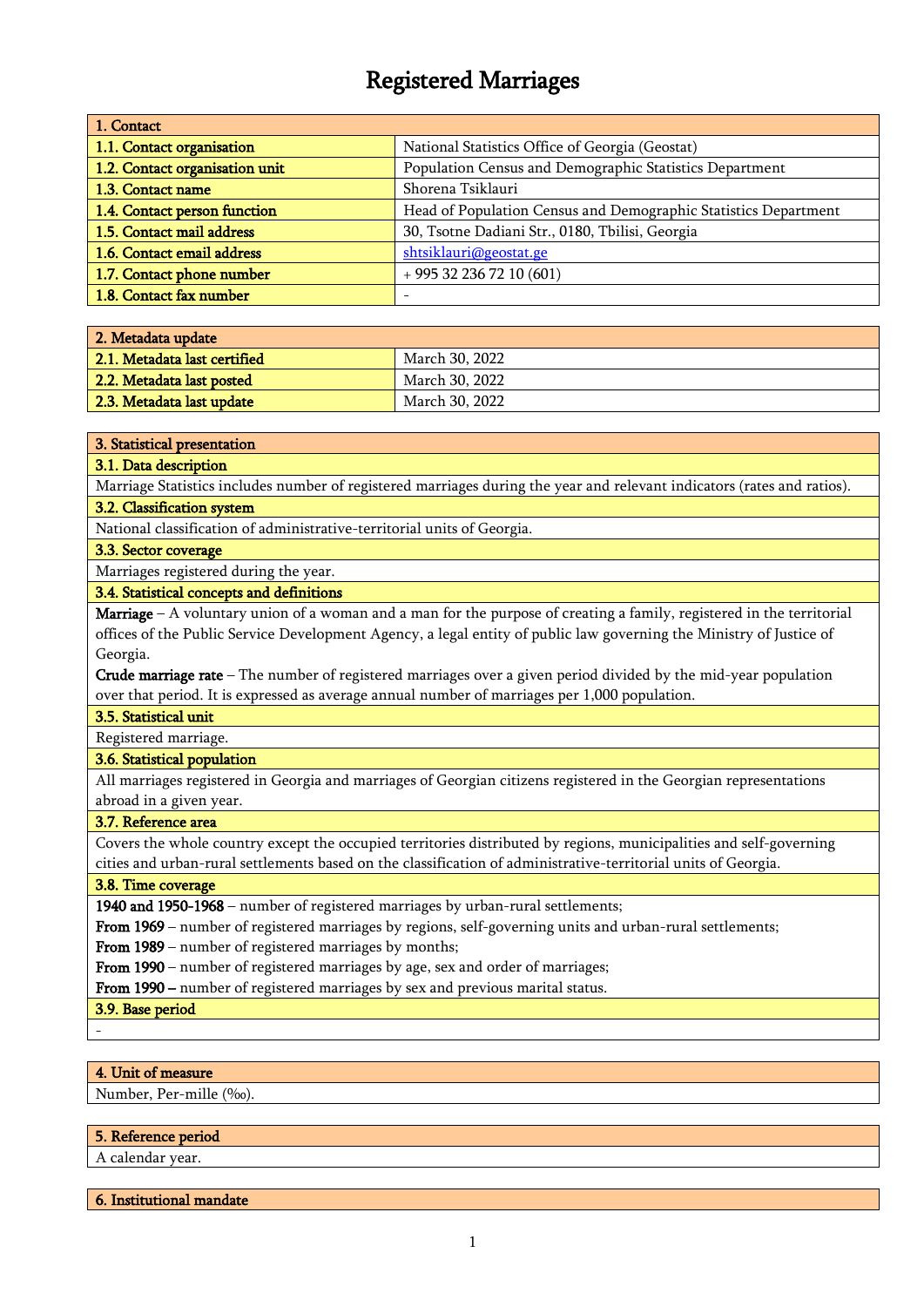## 6.1. Legal acts and other agreements

The Law of Georgia on Official Statistics;

[https://www.geostat.ge/media/20817/latest-Law-of-Georgia\\_2018.pdf](https://www.geostat.ge/media/20817/latest-Law-of-Georgia_2018.pdf)

Statistical Work Programme (annual);

<https://www.geostat.ge/en/modules/categories/307/statistical-work-programme>

Charter of the National Statistics Office of Georgia.

https://www.geostat.ge/media/20845/10%2Csaqstatis-konsolidirebuli-debuleba.pdf

## 6.2. Data sharing

-

## 7. Confidentiality

## 7.1. Confidentiality – policy

- 1. The Law of Georgia on Official Statistics:
	- •According to the article 4 of the law individual data collected by statistical agencies for statistical compilation, whether they refer to natural or legal persons, are to be strictly confidential and used exclusively for statistical purposes.
	- •According to the article 28 (Observing Confidentiality of Statistical Data) of the law 1. The data collected for the purpose of producing official statistics shall be confidential if it allows for identification of observation unit or r it is possible to identify such data through it. 2. The confidential statistical data shall not be issued or disseminated or used for a non-statistical purpose but for the exceptions envisaged by the Georgian legislation. 3. When producing the official statistics, it is obligatory to destroy or store separately the identity data including the questionnaires containing such data and used for statistical surveys according to the rules defined in the Georgian legislation.
	- •According to the article 29 (The Obligations and Responsibilities of the Employees of the Geostat) of the law the confidential statistical data collected and processed for the purpose of statistical survey shall not be used or disseminated by the employees of the units of the Geostat.
	- [https://www.geostat.ge/media/20817/latest-Law-of-Georgia\\_2018.pdf](https://www.geostat.ge/media/20817/latest-Law-of-Georgia_2018.pdf)
- 2. Data Confidentiality Policy at Geostat [https://www.geostat.ge/media/20860/Data-Confidentiality-Policy-at-Geostat\\_En.pdf](https://www.geostat.ge/media/20860/Data-Confidentiality-Policy-at-Geostat_En.pdf)
- 3. Public Use Microdata Dissemination Policy at Geostat [https://www.geostat.ge/media/20862/Microdata-Dissemination-Policy\\_Eng.pdf](https://www.geostat.ge/media/20862/Microdata-Dissemination-Policy_Eng.pdf)
- 4. The Law of Georgia on Personal Data Protection https://matsne.gov.ge/en/document/view/1561437?publication=9

## 7.2. Confidentiality – data treatment

•Confidentiality guidelines.

•Written undertakings by an employee of Geostat on ensuring confidentiality of gained/collected data as a result of official duties.

## 8. Release policy

#### 8.1. Release calendar

Data dissemination dates are defined according to the Advance release calendar, which is available on the website of Geostat and publicly accessible.

#### 8.2. Release calendar access

<https://www.geostat.ge/en/calendar>

#### 8.3. User access

All users have the equal access to the statistical data simultaneously.

#### 9. Frequency of dissemination

Preliminary and annual (final) data are published once a year.

#### 10. Accessibility and clarity

## 10.1. News release

The press release is the official publication on marriage data, which is published electronically once a year in Georgian and English:

<https://www.geostat.ge/en/news?year=&month=03&category=9>

#### 10.2. Publications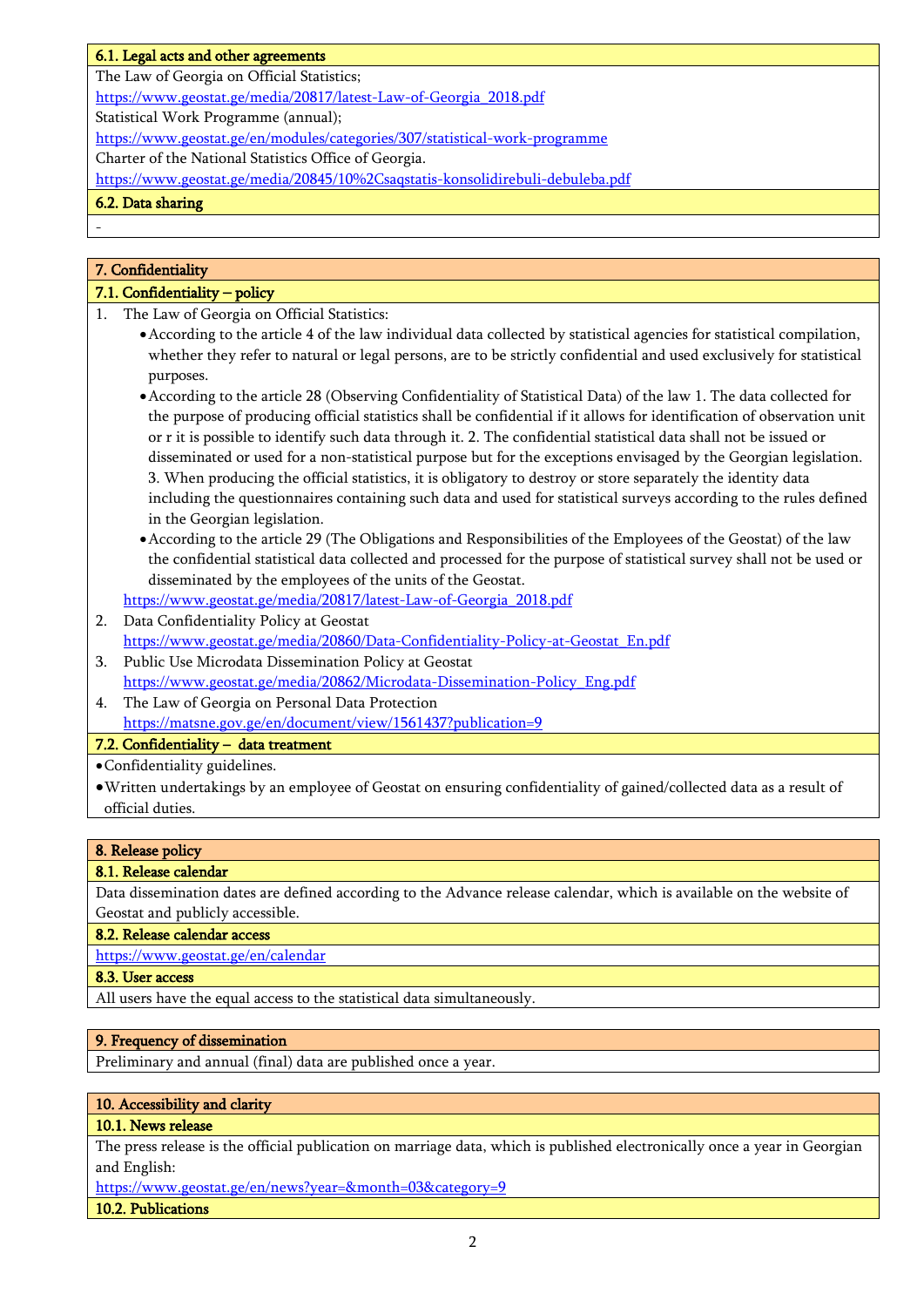Statistical publications "Demographic Situation in Georgia" and "Vital Statistics Report" are published electronically once a year in Georgian and English:

<https://www.geostat.ge/en/single-categories/114/population>

## 10.3. On-line database

The data is published on the Geostat website in the PC-Axis database: <http://pc-axis.geostat.ge/PXWeb/pxweb/en/Database/>

## 10.4. Micro-data access

10.5. Other

-

-

Demographic Portal:

http://database.geostat.ge/pyramid/index.php?lang=en

## 10.6. Documentation on methodology

The methodology documentation is available on the Geostat website:

<https://www.geostat.ge/en/modules/categories/124/methodologia-population-census-and-demography>

10.7. Quality documentation

## 11. Quality management

## 11.1. Quality assurance

To ensure the quality of the statistical processes and products Geostat follows Article 4 – Basic principles of official statistics – of the Law of Georgia on Official Statistics, as well as the European Statistics Code of Practice, the UN Fundamental Principles of Official Statistics and Quality Assurance Framework of the European Statistical System (QAF).

## 11.2. Quality assessment

Methodology and Quality Management Division of Geostat, along with the sectoral departments, is responsible for the quality of the produced statistical products and processes. The Division carries out quality audit of statistical processes and assesses the risks associated with production of statistical data. Geostat has developed policy documents, guidelines and standard routine descriptions. These documents ensure the standardization of statistical processes and products and the establishment of a unified quality assurance system.

## 12. Relevance

## 12.1. User needs

Main users are: State bodies, Local and international experts and researchers, Students, International Organizations (IOM, UN, EUROSTAT, WHO, etc.), NGO's, Media, citizens.

Mainly used for: Analysing demographic situation of the country to prepare documents, issues, presentations and more. 12.2. User satisfaction

In October 2019, user satisfaction survey was conducted, the target of the survey was to analyze the assessment of quality of statistical data by users and explore ways to improve user services. The survey report is available on the website of Geostat (in Georgian):

[https://www.geostat.ge/ka/single-news/1746/statistikuri-informatsiis-momkhmarebelta-kmaqofilebis-gamokvleva-](https://www.geostat.ge/ka/single-news/1746/statistikuri-informatsiis-momkhmarebelta-kmaqofilebis-gamokvleva-2019-tseli)[2019-tseli](https://www.geostat.ge/ka/single-news/1746/statistikuri-informatsiis-momkhmarebelta-kmaqofilebis-gamokvleva-2019-tseli)

## 12.3. Completeness

The following data are available by sex, age, order of marriages, previous marital status, registration date, citizenship, place of birth. All the data are available by regions, self-governing units and urban-rural settlements.

## 13. Accuracy and reliability 13.1. Overall accuracy - 13.2. Sampling error - 13.3. Non-sampling error -

## 14. Timeliness and punctuality

14.1. Timeliness

Preliminary data is disseminated 2.5 months after the reference period and annual (final) data – 3 months after the